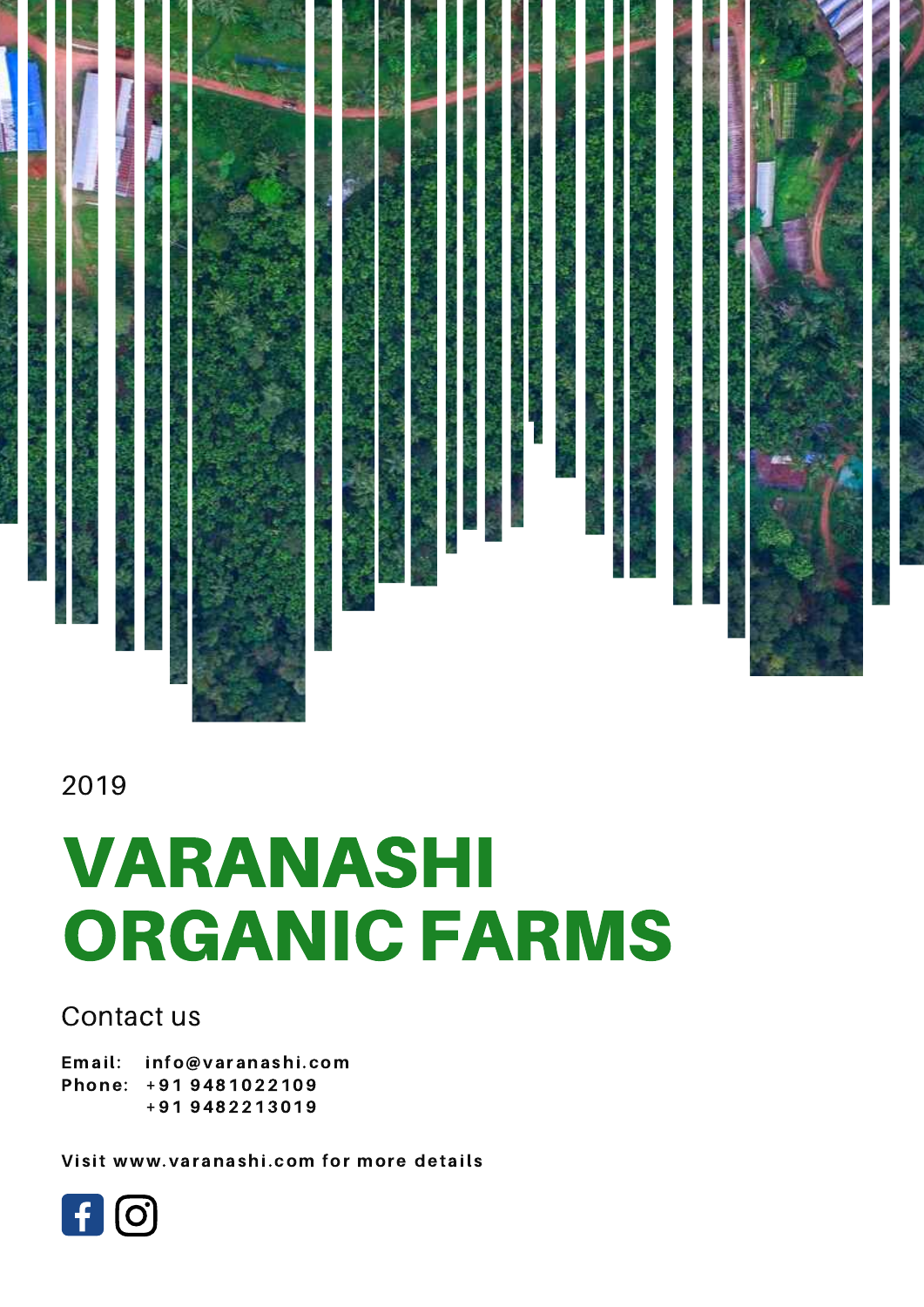### THE FARM

Southern Karnataka - India

Varanashi Organic Farm is located on the west coast of India in Southern Karnataka, Its a family run organic agricultural farm which has been passed down by generations since last 300+ years and currently covers around 100 acres with numerous irrigation ponds, as well as a river and a riverlet adjoining one of the two properties.

We aim at simulating the diversity and ecofriendliness of the natural forests in farming and farm practices.

As such during the last few decades, Varanashi Organizations have contributed greatly towards the promotion of organic and sustainable agriculture in the region.



#### WE PROMOTE ORGANIC FARMING AND HEALTHY LIVING THROUGH RESEARCH, FIELD-TESTING, OUTREACH, ADVISORY SERVICES, ORGANIC EXPOSURE AND AQUATIC EDUCATION.

Crop plantations are maintained within the natural vegetation of the area, and 60% of the farms is still untouched forest.

Crops like Arecanut, Coconut, Cocoa, Nutmeg, Banana, Black Pepper, Jackfruit etc. are grown in a multi-story system. In addition, different types of vegetables, fruits, flowers are also grown. Rice is organically cultivated during the rainy season for our own consumption as well as for sale.

The improvements in the agricultural practices are brought about by recycling of agro-wastes, the use of bio-control agents, water harvesting, silviculture, as well as outreach programs and advisory services.

The research technologies developed in the foundation are being field-tested at a macro-level at Varanashi Farms, before being advocated for wide-scale adoption.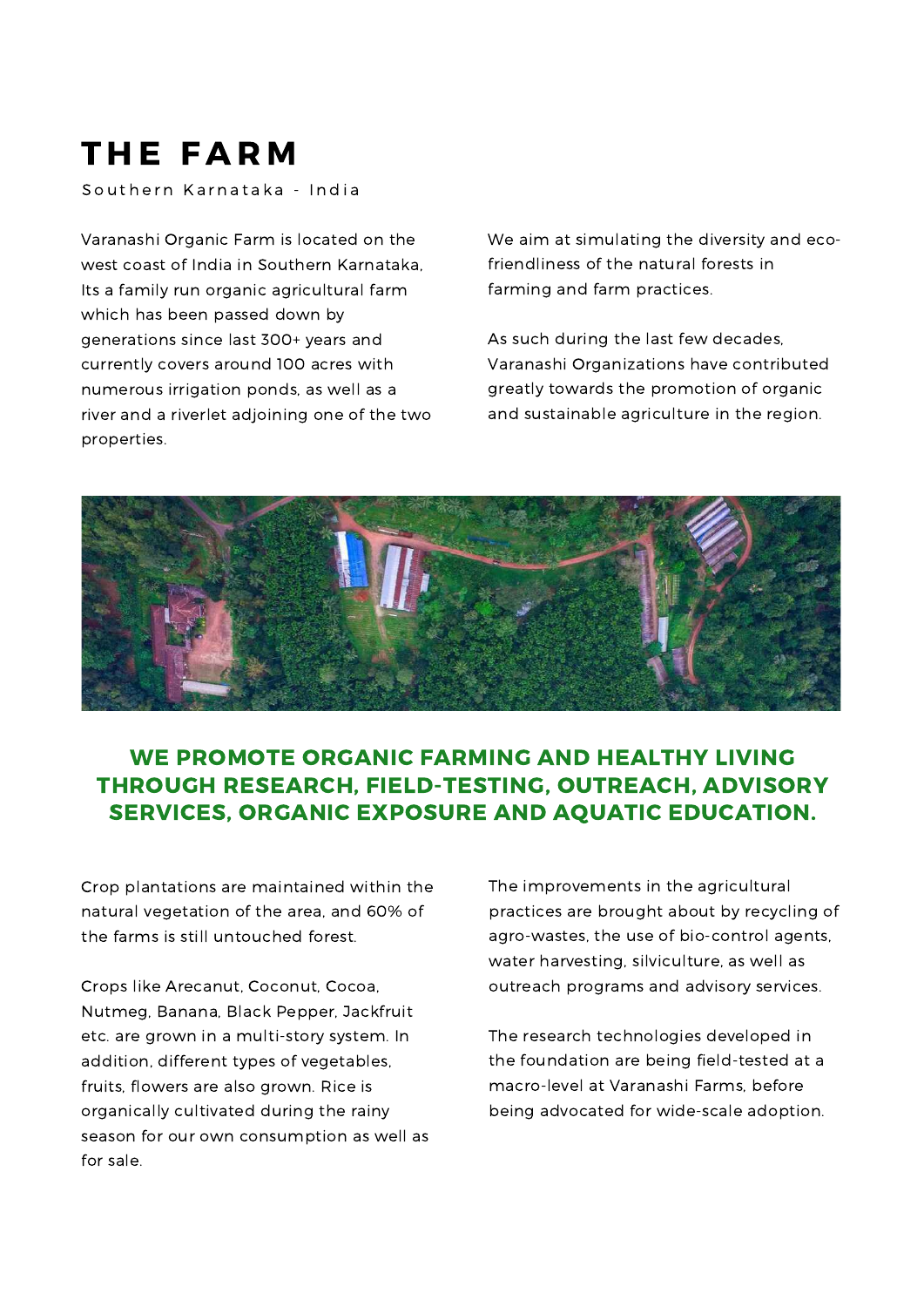### **THE FARM** Southern Karnataka - India

# CACAO **CULTIVATION**



#### **BACKGROUND**

*Varanashi farms has one of the oldest cacao blocks in south India. We started cultivating Cacao in 1965.*

*Trinitario and Forestro varieties are grown on the farm.*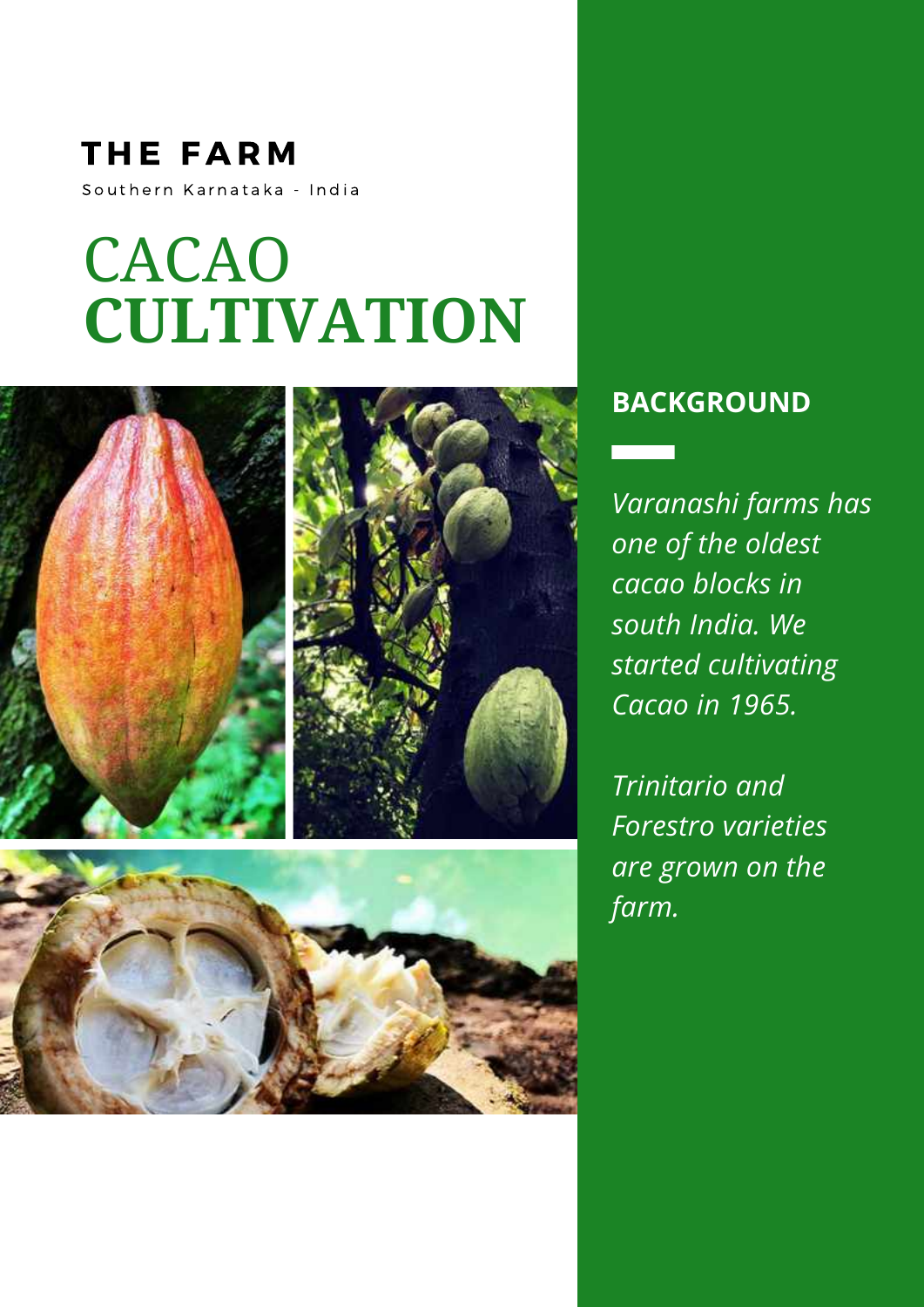### THE FARM Southern Karnataka - India

### HARVESTING & **PROCESSING**



#### **BACKGROUND**

*After the harvest, the pods are kept for couple of days before opening them.*

*The pods are opened and the seeds are cleaned off the pulp.*

*We work with the ladies in the village to assist us with the process in turn working with the community and providing opportunities for them.*

*The wet beans are then fermented by box fermentation method,* after which they are dried under the sun. The moisture in dried beans is maintained between 8- 12%.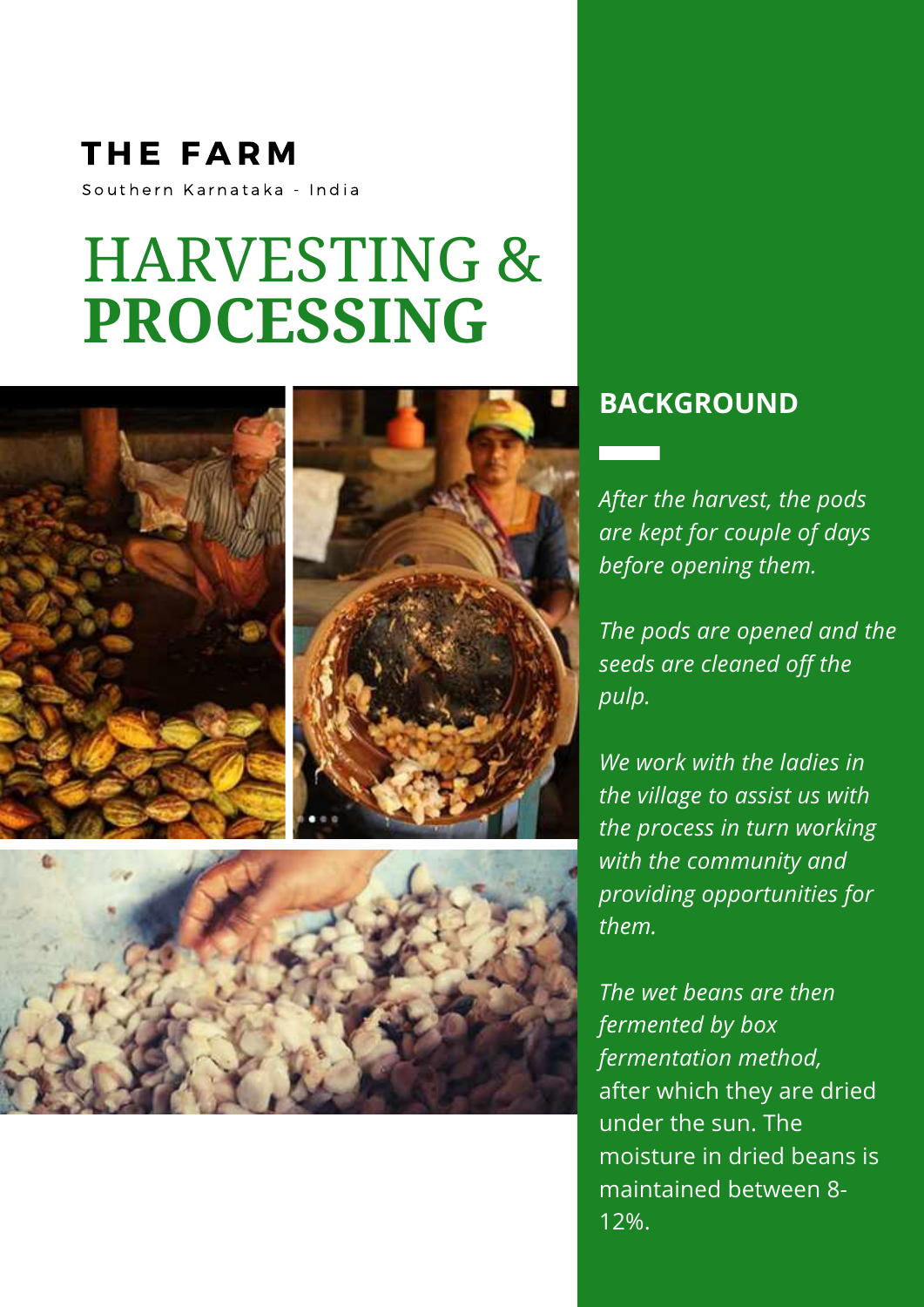### **THE FARM** Southern Karnataka - India

## CACAO **RETAILING**



#### **BACKGROUND**

 $\overline{\phantom{0}}$ 

*Our Cacao beans are grown sustainably and as such we would like these to be used for Artisan or handmade chocolates.*

*We follow the international standard of 100 count beans.*

*Brands such as Earth Loaf and Maison & Co. source beans from us for their chocolates.*